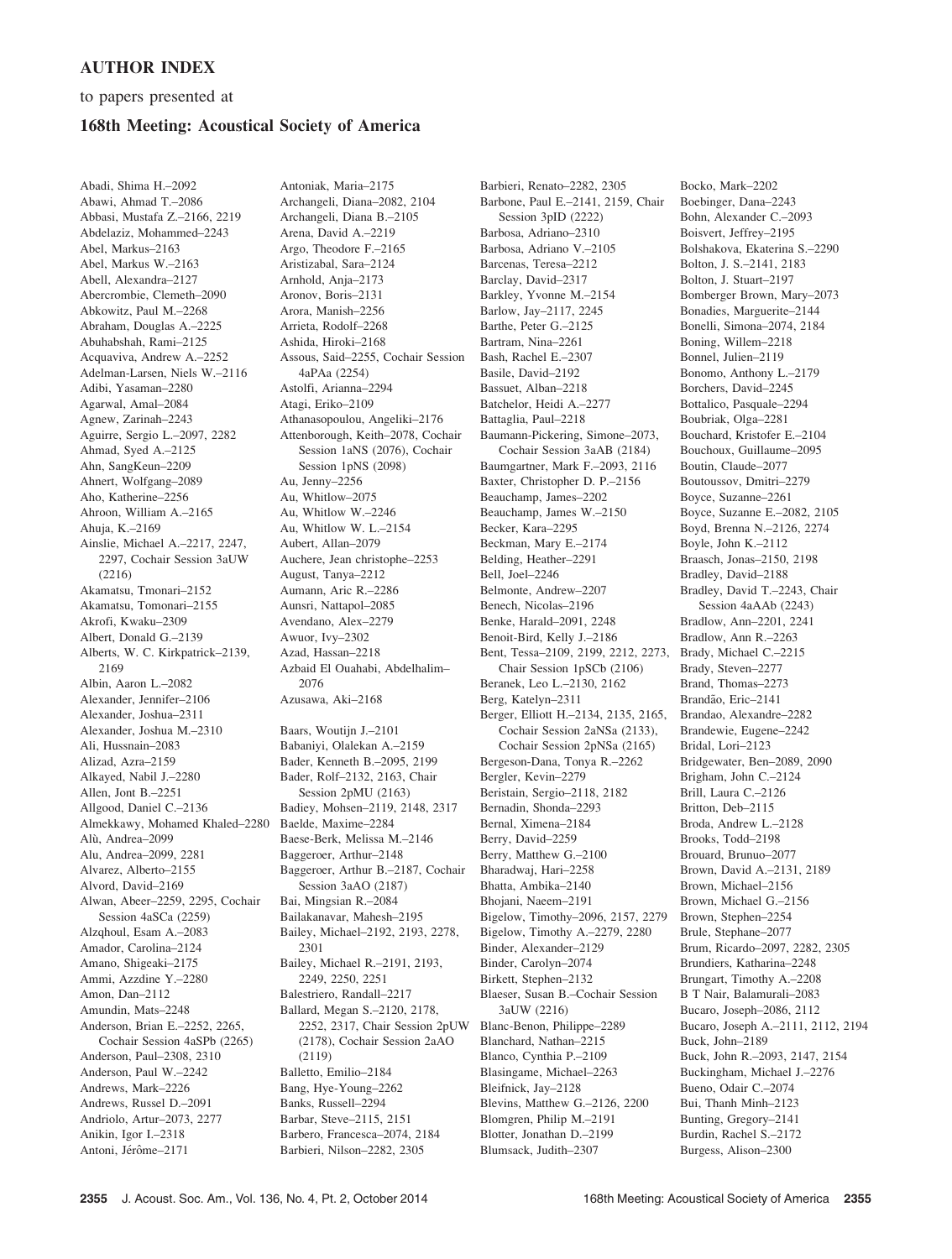Burnett, David–2086, 2140 Burns, Dan–2254 Burov, Valentin–2220 Bush, Dane R.–2214 Buss, Emily–2242 Bustamante, Omar A.–2118 Butko, Daniel–2127, 2151 Butler, Kevin–Cochair Session 1pAA (2088) Byrne, David C.–2134 Byun, Gi Hoon–2148 Cacace, Anthony T.–2258 Cade, David–2186 Cai, Tingli–2309 Cain, Charles–2250 Cain, Charles A.–2193, 2248, 2250, 2251, 2280 Cain, Jericho E.–2139 Calandruccio, Lauren–2242 Çalışkan, Mehmet-2219 Calvo, David C.–2252 Campanella, Angelo J.–2131, 2207 Campbell, Richard L.–2120 Canchero, Andres–2167 Canney, Michael–2220, 2301 Cao, Rui–2141 Capone, Dean E.–2208 Carbotte, Suzanne M.–2092 Cardinale, Matthew R.–2306 Cariani, Peter–2164 Carignan, Christopher–2104 Carlén, Ida-2248 Carlisle, Robert–2300, 2302 Carlos, Amanda A.–2074 Carlson, Lindsey C.–2124 Carlström, Julia-2248 Carpenter-Thompson, Jake–2309 Carter, J. Parkman–2090 Carthel, Craig–2075 Casacci, Luca P.–2184 Casali, John–2166 Case, Alexander U.–2130, 2151, 2271, Cochair Session 2aAA (2114), Cochair Session 2pAA (2150), Cochair Session 4pAAa (2270) Cash, Brandon J.–2307 Cassaci, Luca P.–2074 Casserly, Elizabeth D.–2313 Cataldo, Edson–2282 Catheline, Stefan–2196, 2279 Cavanaugh, William J.–2162, Cochair Session 2pID (2161) Cechetto, Clement–2185 Celano, Joseph W.–2204 Celis Murillo, Antonio–2276 Celmer, Robert–2219 Cesar, Lima–2243 Chéenne, Dominique J.-2128 Cha, Yongwon–2244 Chabassier, Juliette–2133 Chan, Julian–2175 Chan, Weiwei–2256 Chandra, Kavitha–2140, 2256, 2289 Chandrasekaran, Bharath–2263, 2264, 2314 Chandrika, Unnikrishnan K.–2268 Chang, Andrea Y.–2178, 2179 Chang, Edward F.–2104 Chang, Yueh-chin–2145, 2173

Chang, Yung-hsiang Shawn–2175 Chapelon, Jean-Yves–2220, 2279 Chapin, William L.–2286 Chapman, Ross–2188, 2316 Chavali, Vaibhav–2147 Che, Xiaohua–2254 Cheinet, Sylvain–2138 Chelliah, Kanthasamy–2172 Chen, Chi-Fang–2074, 2178 Chen, Chifang–2316 Chen, Ching-Cheng–2084 Chen, Gang–2295 Chen, Hsin-Hung–2179 Chen, Jessica–2154 Chen, Jun–2205 Chen, Li-mei–2312 Chen, Shigao–2159 Chen, Sinead H-2243 Chen, Tianrun–2317 Chen, Weirong–2145 Chen, Wei-rong–2145 Chen, Yi-Tong–2266 Chen, Yongjue–2215 Chesnais, Céline–2077 Chevillet, John R.–2278 Cheyne, Harold A.–2117 Chhetri, Dinesh–2294 Chiaramello, Emma–2313 Chien, Yu-Fu–2177 Chirala, Mohan–2280 Chiu, Chen–2185 Chiu, Ching-Sang–2178, 2316 Chiu, Linus–2179, 2316 Chiu, Linus Y.–2178 Cho, Sungho–2298 Cho, Sunghye–2108 Cho, Tongjun–2209 Choi, Inyong–2258 Choi, James–2300 Choi, Jee W.–2149 Choi, Jee Woong–2298 Choi, Jeung-Yoon–2174 Choi, Wongyu–2281 Cholewiak, Danielle–2277 Choo, Andre–2289 Choo, Youngmin–2180 Chotiros, Nicholas–2268 Chotiros, Nicholas P.–2179, 2268, 2269 Chou, Lien-Siang–2074, 2186 Christensen, Benjamin Y.–2081 Christian, Andrew–2285, 2287 Chu, Chung-Ray–2179 Chuen, Lorraine–2307 Church, Charles C.–2249 Cipolla, Jeffrey–2195 Civale, John–2301 Clark, Brad–2129 Clark, Cathy Ann–2178 Clark, Grace A.–2084, Chair Session 4aSPa (2264) Clayards, Meghan–2262 Clement, Gregory T.–2159, 2160 Cleveland, Robin–2281 Clopper, Cynthia G.–2172 Coburn, Michael–2192 Coffeen, Robert C.–2090, Cochair Session 1pAA (2088) Coiado, Olivia C.–2096 Colbert, Sadie B.–2096 Colin, Mathieu E.–2297

Collier, Sandra–2138 Collier, Sandra L.–2139 Collin, Jamie–2300 Collin, Samantha–2132 Colonius, Tim–2080, 2081, 2192, Cochair Session 3aBA (2191) Colosi, John A.–Cochair Session 5aUW (2315) Colosi, John A.–2149, 2155, 2316, Chair Session 2pAO (2155) Colson, Brendan–2261 Conant, David F.–2104 Connick, Robert–2089 Connors, Bret–2192 Connors, Bret A.–2191 Cook, Sara–2312 Coralic, Vedran–2192 Coraluppi, Stefano–2075 Corke, Thomas C.–2200 Corkeron, Peter–2277 Coron, Alain–2123 Corrêa, Fernando-2282 Costa, Marcia–2301 Costley, R. Daniel–2252 Costley, Richard D.–2178, Chair Session 4aEA (2251) Cottingham, James P.–2201, 2202, 2283 Coulouvrat, François-2279 Coussios, Constantin–2281, 2302 Coussios, Constantin C.–2300 Coviello, Christian–2300, 2302 Coyle, Whitney L.–2283, Cochair Session 3aID (2197) Craig, Adam–2305 Cray, Benjamin A.–2196 Cremaldi, Lucien–2252 Cremer, Marta J.–2277 Crone, Timothy J.–2092 Crowley, Alex–2308 Crum, Lawrence–2301 Crum, Lawrence A.–2249, Cochair Session 3pBA (2219) Csapó, Tamás G.-2128 Culver, R. L.–2213 Culver, R. Lee–2222, Chair Session 3aSPa (2213), Chair Session 3aSPb (2214), Cochair Session 4aSPb (2265) Cummins, Phil R.–2085 Cunitz, Bryan–2193 Cunitz, Bryan W.–2192, 2193 Cuppoletti, Dan–2101 Curley, Devyn P.–2285 Czarnota, Gregory–2123 Czech, Joseph J.–2079 Dahl, Peter H.–2187, 2206, 2216, 2226, 2227, 2297 Dalby, Jonathan–2212 Dall'Osto, David R.–2226, 2227, 2297 Danielson, D. Kyle–2263 Danilewicz, Daniel–2277 Darcy, Isabelle–2109 da Silva, Andrey R.–2141, 2305 David, Bonnett E.–2217 Davidson, Lisa–2103 Davies, Patricia–2197, 2287, Cochair Session 4pNS (2285)

Davis, Andrea K.–2261

Davis, Catherine M.–2280 Davis, Gabriel–2279 Davis, Genevieve–2277 Dayeh, Maher A.–2223 de Graaff, Boris–2097 De Jesus Diaz, Luis–2178 de Jong, Kenneth–2106 Dele-Oni, Purity–2256 de Moustier, Christian–2267 Denis, Max–2159, 2256, 2289 Deppe, Jill–2276 DeRuiter, Stacy L.–2247 Desa, Keith–2285 De Saedeleer, Jessica–2284 Deshpande, Shruti B.–2306 de Souza, Olmiro C.–2304 Dettmer, Jan–2085, 2268, 2269, 2298 Dey, Saikat–2086, 2194 D'Hondt, Steven–2156 Diaz-Alvarez, Henry–2266 Dichter, Ben–2104 Diedesch, Anna C.–Chair Session 5aPPb (2308) Diedesch, Anna C.–2198, 2308 Dighe, Manjiri–2193 Dilley, Laura–2176, 2312 Dimitrijevic, Andrew–2306 D'Mello, Sydney–2215 Dmitrieva, Olga–2174, Chair Session 2pSC (2172) Doc, Jean-Baptiste–2283 Dodsworth, Robin–2104 Doedens, Ric–2183 Doerschuk, Peter–2144 Dong, David W.–2181 Dong, Qi–2106 Dong, Weijia–2148 Dooley, Wesley L.–2130 Dosso, Stan–2268, 2269 Dosso, Stan E.–2085, 2298 Dostal, Jack–2284, Chair Session 3aMU (2201) Dou, Chunyan–2301 Dowling, David R.–2148, 2158, 2188 Downing, Micah–2079 Doyley, Marvin M.–2302 D'Spain, Gerald–2092 D'Spain, Gerald L.–2118, 2277 Dubno, President, Judy R.–Chair Session (2228) Duda, Timothy–2315, 2316 Duda, Timothy F.–2316, 2317, Cochair Session 2aAO (2119) Dudley, Christopher–2088 Dudley Ward, Nicholas F.–2289 Dumont, Alain–2255 Dunmire, Barbrina–2192, 2193 Dunn, Floyd–2219 Duryea, Alex–2301 Duryea, Alexander–2302 Duryea, Alexander P.–2193, 2280 Duvanenko, Natalie E.–2260 Dziak, Robert P.–2154 Dzieciuch, Matthew A.–2149 Eastland, Grant C.–2088

Ebbini, Emad S.–2124, 2280 Eccles, David–2255, Cochair Session 4aPAa (2254)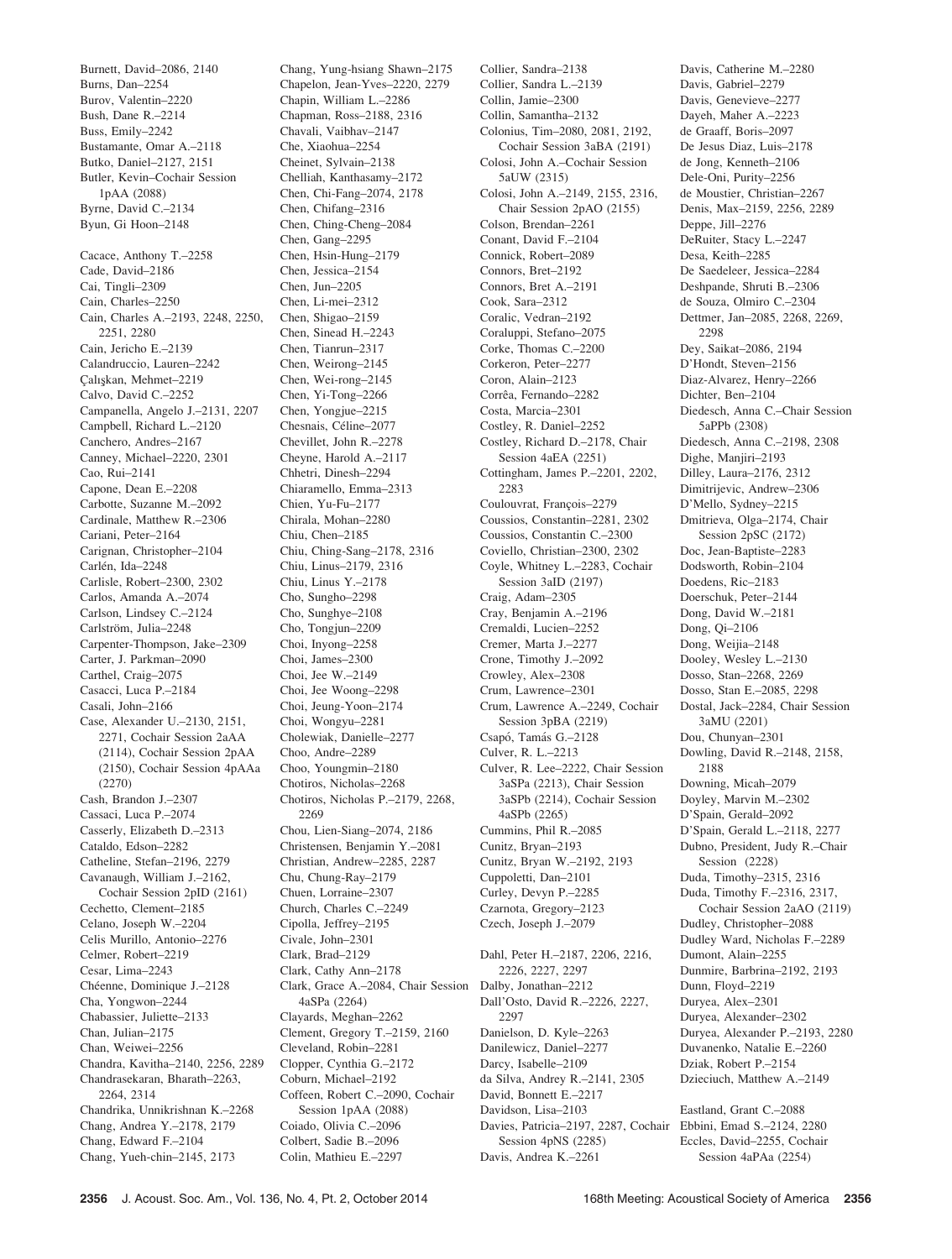Eddins, Ann C.–2291 Eddins, David A.–2291, 2293, 2295 Edelmann, Geoffrey F.–2214 Elam, W. T.–2297 Elbes, Delphine–2281 Eligator, Ronald–2088 Elkington, Peter–2255 Elko, Gary W.–2130 Eller, Anthony I.–2296 Ellis, Dale D.–2297 Ellis, Donna A.–2182 Enoch, Stefan–2077 Ensberg, David–2225 Erdol, Nurgun–2073 Esfahanian, Mahdi–2073 Espana, Aubrey–2087, 2110 Espana, Aubrey L.–2087, 2111, Chair Session 1pUW (2110) Espy-Wilson, Carol–2082, 2312 Etchenique, Nikki–2132 Evan, Andrew–2192 Evan, Andrew P.–2191 Evans, Neal–2223 Evans, Samuel–2243 Ezekoye, Ofodike A.–2166, 2219 Fackler, Cameron J.–2084, 2162, Cochair Session 1aSP (2084) Falvey, Dan–2185 Fan, Lina–2148 Farahani, Mehrdad H.–2224 Farmer, Casey–2219 Farmer, Casey M.–2166 Farr, Navid–2249, 2278 Farrell, Daniel–2160 Farrell, Dara M.–2206 Fatemi, Mostafa–2124, 2159 Faulkner, Kathleen F.–2314 Fazzio, Robert–2159 Fehler, Michael–2254 Feistel, Stefan–2089 Feleppa, Ernest J.–2123, 2157 Feltovich, Helen–2124 Ferguson, Elizabeth–2246 Ferguson, Sarah H.–2210 Ferracane, Elisa–2109 Ferrier, John–2127 Fink, Mathias–2282 Fischell, Erin M.–2110 Fischer, Jost–2163 Fischer, Jost L.–2163 Fisher, Daniel–2129 Fleury, Romain–2099, 2281 Florêncio, Dinei A.-2265 Fogerty, Daniel–2211 Folmer, Robert–2291 Foote, Kenneth G.–2217 Forssén, Jens–2286 Forsythe, Hannah–2176 Fosnight, Tyler R.–2096, 2125 Fournet, Michelle–2153, Cochair Session 1pAB (2091) Fowlkes, J. B.–2251 Fowlkes, Jeffrey B.–Cochair Session 4aBA (2248), Cochair Session 4pBA (2278) Fox, Robert A.–2312, 2313 Foye, Michelle–2143 Francis, Alexander L.–Chair Session 5aSC (2310)

Frankford, Saul–2176 Franklin, Thomas D.–2220 Frazer, Brittany–2296 Frederickson, Carl–2126, 2127 Frederickson, Nicholas L.–2126 Freeman, Lauren A.–2276 Freeman, Robin–2276 Freeman, Simon E.–2276 Freeman, Valerie–2175 Fregosi, Selene–2119 Freiheit, Ronald–2115 Frisk, George V.–Cochair Session 3aUW (2216) Frush Holt, Rachael–2263 Fu, Pei-Chuan–2256 Fu, Yanqing–2075 Fuhrman, Robert A.–2310 Fujita, Kiyotaka–2168 Fukushima, Takeshi–2255 Fullan, Ryan–2129 Gaffney, Rebecca G.–2306 Galatius, Anders–2248 Gallagher, Hilary–2133 Gallagher, Hilary L.–2079, 2134 Gallot, Thomas–2254 Gallun, Frederick–2291 Gallun, Frederick J.–2242, 2311, Cochair Session 4aPP (2257), Cochair Session 4pPP (2291) Gao, Shunii-2300 Gao, Ximing–2136 García-Chocano, Victor M.-2076 Garcia, Paula B.–2211 Garcia, Tiffany S.–2074 Gardner, Michael–2129 Garellek, Marc–2295 Garello, René-2266 Garrett, Steven L.–Chair Session 2aID (2129) Gassmann, Martin–2092 Gaudette, Jason E.–2093 Gauthier, Marianne–2095 Gavrilov, Leonid–2220 Gawarkiewicz, Glen–2315, 2316 Gee, Kent–2079 Gee, Kent L.–2079, 2081, 2100, 2101, 2102, 2128, 2135, 2167, 2169, 2171, 2199, Cochair Session 1aPA (2079), Cochair Session 1pPA (2100), Cochair Session 2aNSb (2135) Gendron, Paul–2189 Gerard, Odile–2075 Gerges-Naisef, Haidy–2122 Gerken, LouAnn–2261 Gerratt, Bruce–2295 Gerratt, Bruce R.–2295 Gerstoft, Peter–2304 Ghassemi, Marzyeh–2260 Ghoshal, Goutam–2125 Giacomoni, Clothilde–2136 Giammarinaro, Bruno–2279 Giard, Jennifer–2197 Giard, Jennifer L.–2156 Giegold, Carl–2114, 2244, 2274 Giguere, Christian–2165 Gilbert, Keith–2265 Gillani, Uzair–2075 Gillespie, Doug–2093

Francis, Alexander L.–2107, 2145

Gillespie, Douglas–2277 Gillespie, Douglas M.–2117 Giordano, Nicholas–2284, Chair Session 2aMU (2132) Giorli, Giacomo–2246 Gipson, Karen–2202 Giraldez, Maria D.–2278 Gjebic, Julia–2202 Gkikopoulou, Kalliopi–2117 Gladden, Joseph R.–2290 Gladden, Josh R.–2207, Cochair Session 4aPAb (2256), Cochair Session 4pPA (2288) Glauser, Mark N.–2100 Glean, Aldo A.–2194 Glosemeyer Petrone, Robin S.–2089 Glotin, Hervé-2217 Goad, Heather–2262 Godin, Oleg–2156 Godin, Oleg A.–2156 Goerlitz, Holger R.–2185 Gogineni, Sivaram–2100 Goldberg, Hannah–2258 Goldhor, Richard–2265 Goldman, Geoffrey H.–2213, 2266 Goldsberry, Benjamin M.–2156 Goldstein, Julius L.–2309 Goldstein, Louis–2143 Golubev, V.–2168 Gomez, Antonio–2281 Gong, Zheng–2093, 2147, 2226, 2317 Gopala, Anumanchipalli K.–2104 Gordon, Jonathan–2093 Gordon, Samuel–2242 Götze, Simone–2091 Graetzer, Simone–2294 Graham, Susan–2302 Granlund, Sonia–2262, 2313 Grass, Kotoko N.–2177 Gray, Michael D.–2159 Greenleaf, James F.–2124 Greenwood, L. Ashleigh–2306 Greuel, Alison J.–2263 Griesinger, David H.–2242, Cochair Session 4aAAa (2241), Cochair Session 4pAAb (2273) Griffiths, Emily–2117 Grigorieva, Natalie S.–2180 Groby, Jean-Philippe–2077 Grogirev, Valery–2155 Guan, Shane–2186 Guarino, Joe–2209 Guazzo, Regina A.–2153 Guenneau, Sebastien R.–2077 Guerrero, Quinton–2124 Guild, Matthew D.–2076, 2099 Guillemain, Philippe–2283 Guillemin, Bernard J.–2083 Guilloteau, Alexis–2283 Guiu, Pierre–2135 Gunderson, Aaron M.–2087, 2088 Guo, Mingfei–2113 Guo, Yuanming–2215 Gupta, Anupam K.–2075 Guri, Dominic–2127 Gutiérrez-Jagüey, Joaquín–2118 Gutmark, Ephraim–2101, 2126, 2144 Guttag, John V.–2260 Gyongy, Miklos–2300

Haberman, Michael R.–2098, 2099, 2200 Hackert, Chris–2223 Hahn-Powell, Gustave V.–2082, 2104 Haley, Patrick–2316 Hall, Hubert S.–2209 Hall, Neal A.–2200 Hall, Timothy–2122 Hall, Timothy J.–2124, 2159 Hall, Timothy L.–2193, 2250, 2251, 2280, 2301, 2302 Halvorsen, Michele B.–2205, 2217 Hambric, Stephen A.–2142 Hamilton, Mark F.–2099, 2158, 2188, 2200 Hamilton, Robert–2209 Hamilton, Sarah–2261 Hamilton, Sarah M.–2261 Han, Aiguo–2158 Han, Jeong-Im–2106 Han, Sungwoo–2145 Hanan, Zachary A.–2285 Handa, Rajash–2192 Handa, Rajash K.–2191 Handzy, Nestor–2207 Hanna, Kristin E.–2274 Hans, Stéphane–2077 Hansen, Uwe J.–Cochair Session 5aED (2303) Hansen, Colin–2221 Hansen, Colin H.–2136 Hansen, Jonh H.–2083 Hansen, Uwe J.–2113, Chair Session 1eID (2113), Chair Session 2aED (2126), Chair Session 2pEDa (2160), Chair Session 2pEDb (2161), Chair Session 3pED (2221), Cochair Session 2pPA (2170) Hanson, Helen–2260 Hao, Yen-Chen–2106 Harada, Tetsuo–2108 Hardage, Haven–2127 Hardwick, Jonathan R.–2285, 2287 Hariram, Varsha–2311 Harker, Blaine–2101 Harker, Blaine M.–2100, 2102 Harms, Andrew–2214 Harne, Ryan L.–2196 Harper, Jonathan–2193 Harper, Jonathan D.–2192, 2193 Harris, Catriona M.–2247 Harris, Danielle–2117, 2245, 2275, 2277, Cochair Session 4aAB (2245), Cochair Session 4pAB (2275) Hartmann, Lenz–2164 Hartmann, William–2309 Hashemi, Hedieh–2312 Hasjim, Bima–2302 Haslam, Mara–2108 Hastings, Mardi C.–2206 Hathaway, Kent K.–2178 Hawkins, Anthony D.–2205 Haworth, Kevin J.–Cochair Session 5aBA (2300) Haworth, Kevin J.–2199, 2303 Hazan, Valerie–2262, 2313 He, Ruoying–2117

He, Xiao–2254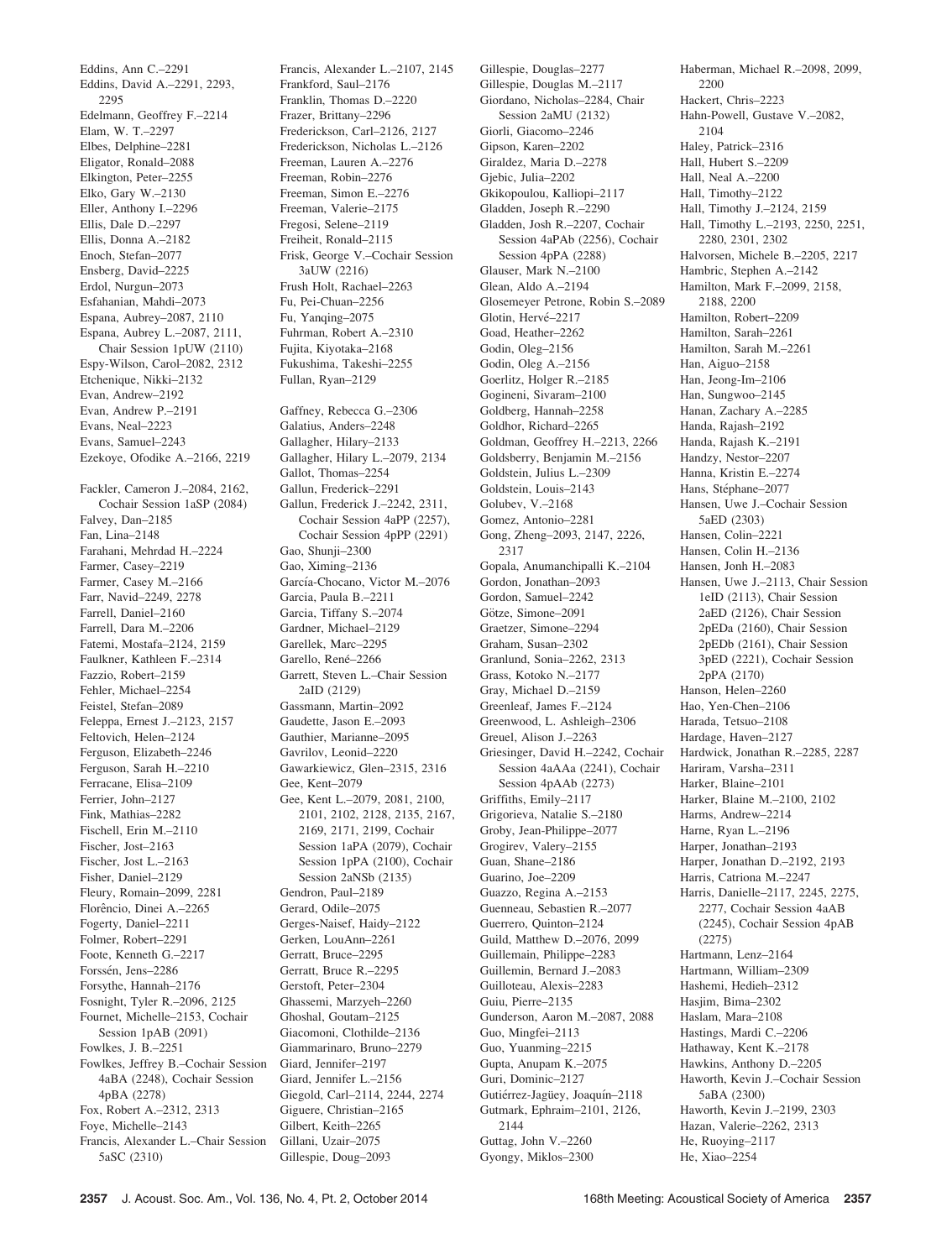Headrick, Robert H.–2188 Heald, Shannon L.–2202, 2261 Heaney, Kevin D.–2120, 2296 Heeb, Nicholas–2101 Hefner, Brian T.–2225, 2267, Chair Session 4aUW (2267) Hegland, Erica L.–2306 Heitmann, Kristof–2206 Helble, Tyler A.–2092, 2277 Hellweg, Robert D.–Cochair Session 3aNS (2203) Henderson, Brenda S.–2080 Henessee, Spencer–2201 Henke, Christian–2288 Henyey, Frank S.–2297 Herbert, Sean T.–2153 Hermand, Jean-Pierre–2284 Hessler, George–2204 Heutschi, Kurt–2286 H Farahani, Mehrdad–2294 Hickey, Craig J.–2139 Hicks, Ashley J.–2098, 2099 Hicks, Keaton T.–2226 Hildebrand, John–2092, 2118 Hildebrand, John A.–2148, 2153 Hildebrand, Matthew S.–2115 Hill, James–2129 Hillman, Robert E.–2260 Hines, Paul–2268, 2269 Hines, Paul C.–2074, 2226 Hirayama, Makoto J.–2143 Hitchcock, Elaine R.–2262 Hobbs, Christopher M.–2079 Hoch, Matthew–2307 Hochmuth, Sabine–2273 Hodgkiss, William–2091 Hodgkiss, William S.–2225 Hodgson, Murray–2151 Holden, Andrew–2217 Holderied, Marc W.–2185 Holland, Charles W.–2085, 2121, 2268, 2269, 2296, 2298 Holland, Christy K.–2095, 2199, 2303 Holland, Mark R.–2122 Holliday, Jeffrey J.–2108 Holliday, Nicole–2173 Holt, R. Glynn–2256 Holthoff, Ellen L.–2256 Holz, Annelise C.–2277 Hong, Hyun–2200, 2274 Hong, Suk-Yoon–2141 Hooi, Fong Ming–2096, 2125 Hoover, K. Anthony–2114, Cochair Session 2aAA (2114), Cochair Session 2pAA (2150) Hord, Samuel–2128 Hori, Hiroshi–2213 Horie, Seichi–2167 Horn, Andrew G.–2184 Horner, Terry G.–2314 Hossen, Jakir–2085 Høst-Madsen, Anders–2094 Houpt, Joseph W.–2307 Houston, Brian–2086, 2112 Houston, Brian H.–2111, 2112, 2194 Jig, Kyrie K.–2111 Houston, Janice–2136 Howarth, Thomas R.–2131 Howe, Bruce–2118 Howe, Thomas–2110 Howell, Mark–2159

Howson, Phil–2144, 2145 Hsi, Ryan–2192 Hsieh, Feng-fan–2173 Hsu, Timothy Y.–2133 Hsu, Wei Chen–2312 Huang, Bin–2124 Huang, Ming-Jer–2247 Huang, Ting–2173 Huang, Wei–2093, 2246, 2298 Hughes, Michael–2095, 2264, 2282 Hu, Huijing–2294 Hull, Andrew J.–2196, Cochair Session 3aEA (2194) Hulva, Andrew M.–2128 Humes, Larry E.–2213, 2257, 2311, 2314 Hunter, Eric J.–2294, Cochair Session 4pAAa (2270) Huntzicker, Steven–2302 Husain, Fatima T.–2309 Hutter, Michele–2291 Huttunen, Tomi–2289 Hwang, Joo Ha–2249, 2278 Hwang, Joo-Ha–2301 Hynynen, Kullervo–2300 Hu, Zhong–2279, 2280

Ierley, Glenn–2092 Ignisca, Anamaria–2226 Ilinskii, Yurii A.–2158 Imaizumi, Tomohito–2152, 2155 Imran, Muhammad–2151, 2244 Ing, Ros Kiri–2282 Ingersoll, Brooke–2312 Inoue, Jinro–2167 Isakson, Marcia–2268 Isakson, Marcia J.–2156, 2179, 2188, 2200, 2268, 2269 Ishida, Yoshihisa–2214, 2215 Ishii, Tatsuya–2137 Islam, Upol–2304 Ito, Masanori–2155 Itoh, Miho–2074 Izuhara, Wataru–2255

Jacewicz, Ewa–2312, 2313 Jain, Ankita D.–2226 Jakien, Kasey M.–2242 Jakits, Thomas–2218 James, Michael–2079 James, Michael M.–2079, 2081, 2100, 2101, 2102, 2167, 2169 Jang, Hyung Suk–2274 Janssen, Sarah–2128 Jardin, Paula P.–2097 Järvikivi, Juhani-2173 Jasinski, Christopher–2200 Jeger, Nathan–2282 Jeon, Eunbeom–2209 Jeon, Jin Yong–2151, 2244, 2274 Jeske, Andrew–2107 Jia, Kun–2283 Jiang, Yong-Min–2155 Jiang, Yue–2082 Jig, Kyrie–2112 Joaj, Dilip S.–2285 Joh, Cheeyoung–2253 Johnsen, Eric–2158, 2280 Johnson, Chip–2246 Johnson, Cynthia–2192

Johnson, Mark–2117 Johnston, William–2203 Jones, Chris–2118 Jones, Gareth–2185 Jones, Kate E.–2276 Jones, Ryan M.–2300 Jones, Zack–2174 Jongman, Allard–2107, 2173, 2174 Joseph, John E.–2247 Ju, Xiaodong–2254 Judge, John–2209 Judge, John A.–2186, 2194 Jüssi, Ivar-2248 Kaipio, Jari P.–2289 Kaliski, Kenneth–2203, Cochair Session 3aNS (2203) Kallay, Jeffrey–2263 Kampel, Sean D.–2242 Kamrath, Matthew–2304, Cochair Session 2aSAa (2140) Kan, Weiwei–2076 Kanada, Sunao–2143 Kandhadai, Padmapriya–2263 Kang, Jian–2164 Kang, Yoonjnung–2145 Kanter, Shane J.–2090, 2244 Kaplan, Maxwell B.–2153 Kapusta, Matthew–2101 Karami, Mohsen–2152 Kargl, Steven G.–2087, 2110, 2111 Karlin, Robin–2144 Karlin, Robin P.–2176 Karunakaran, Chandra–2125 Karzova, Maria M.–2193, 2289 Katayama, Makito–2255 Katsnelson, Boris–2155, 2156, 2317 Kaul, Sanjiv–2280 Kausel, Wilfried–2284 Kawai, Shin–2152 Ke, Fangyu–2202 Keck, Casey–2261 Kedrinskiy, Valeriy–2290 Keen, Sara–2275 Keil, Martin–2164 Keil, Ryan D.–2096, 2125 Keith, Robert W.–2306 Kellison, Todd–2117 Kelly, Jamie R.–2095 Kemmerer, Jeremy P.–2125 Kemp, John N.–2149 Kenny, R. Jeremy–Cochair Session 2pNSb (2167) Key, Charles R.–2117 Khan, Sameer ud Dowla–2295 Kho, Hyo-in–2209 Khokhlova, Tatiana–2251, 2278, 2301 Khokhlova, Tatiana D.–2249, 2250 Khokhlova, Vera–2220, 2251, 2278, 2301 Khokhlova, Vera A.–2191, 2193, 2249, 2250, 2289, Cochair Session 4aBA (2248), Cochair Session 4pBA (2278) Khosla, Sid–2126, 2144 Kidd, Gary R.–2308, 2311, 2314

Johnson, Cynthia D.–2191 Johnson, Keith–2173, Cochair Session 1pSCa (2103)

Kiefte, Michael–2081, Chair Session 1aSC (2081) Kiel, Barry V.–2100 Kieper, Ronald W.–2134 Kil, Hyun-Gwon–2141 Kim, Hak-sung–2209 Kim, Hui-Kwan–2206 Kim, Jea Soo–2148 Kim, Junghun–2149 Kim, Kang–2302 Kim, Kyung-Ho–2106 Kim, Nicholas–2183 Kim, Noori–2251 Kim, Yong-Joe–2095 Kim, Yong Tae–2094 Kim, Yousok–2209 King, Eoin A.–2219 Kinjo, Atsushi–2155 Kinnick, Randall R.–2124 Kitahara, Mafuyu–2146 Kitterman, Susan–2113 Klaseboer, Evert–2289 Klegerman, Melvin E.–2095 Klinck, Holger–2074, 2118, 2119, 2154, Cochair Session 2aAB (2116) Klinck, Karolin–2154 Kloepper, Laura–2156 Kloepper, Laura N.–2093, 2154, 2160 Klos, Jacob–2223 Kluender, Keith R.–2082 Kniffin, Gabriel P.–2112 Knobles, David P.–2297, 2317 Knopik, Valerie S.–2264, 2314 Knorr, Hannah D.–2128 Knox, Don–2305 Koblitz, Jens C.–2091, 2248 Koch, Rachelle–2202 Koch, Robert A.–2297 Koch, Robert M.–Cochair Session 2aSAa (2140) Kochetov, Alexei–2145 Koenig, Laura L.–2173, 2262 Kolar, Miriam A.–2270 Kolios, Michael C.–2096 Kollmeier, Birger–2273 Komova, Ekaterina–2144 Konarski, Stephanie G.–2099 Kondaurova, Maria V.–2262, Chair Session 4aSCb (2261) Kong, Eunjong–2145 Kong, Eun Jong–2174 Kopechek, Jonathan A.–2302 Kopf, Lisa M.–2293 Korakas, Alexios–2121 Korkowski, Kristi R.–2096 Korman, Murray S.–2128, 2129, 2170, Cochair Session 2pPA (2170) Korzyukov, Oleg–2176 Kosawat, Krit–2315 Kosecka, Monika–2248 Kowalok, Ian–2243 Koza, Radek–2248 Kozlov, Alexander I.–2196 Kraft, Barbara J.–2267 Kreider, Wayne–2157, 2191, 2193, 2249, 2250, 2278, 2301, Cochair Session 3aBA (2191)

Kreiman, Jody–2295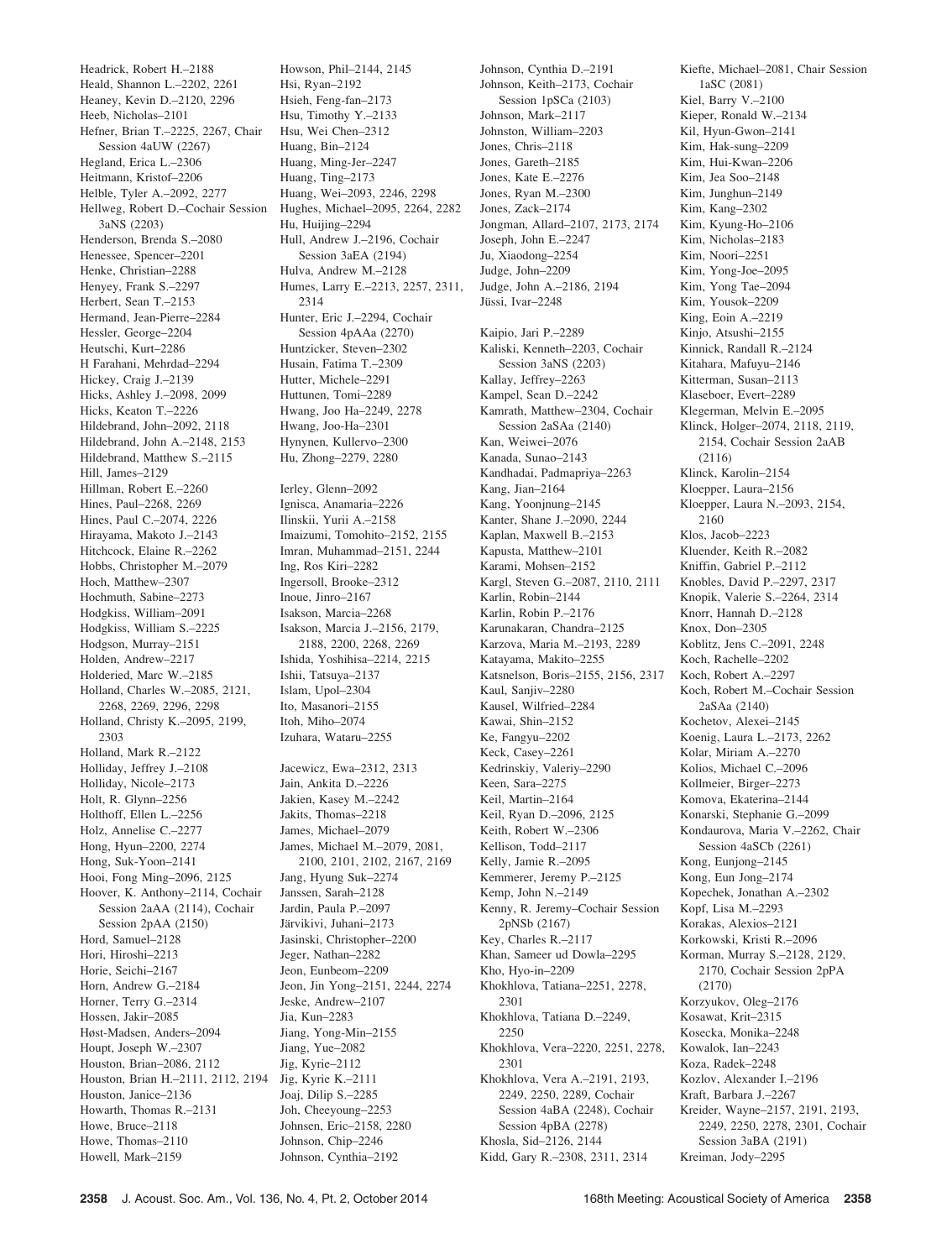Kripfgans, Oliver D.–Cochair Session 5aBA (2300) Kripfgans, Oliver–2301 Krolik, Jeffrey–2214 Krylov, Victor V.–2076 Krysl, Petr–2086 Kujawa, Sharon G.–2258 Kumar, Anu–2246 Kumar, Viksit–2157 Kuperman, William–2091 Kuperman, William A.–2189 Kurbatski, K.–2168 Küsel, Elizabeth T.–2275 Kwak, Yunsang–2210 Kwan, James–2302 Kwon, Bomjun J.–2271 Kyhn, Line–2248

La Follett, Jon R.–2110 Lafon, Cyril–2220, 2279 Lagarrigue, Clément-2077 Lahiri, Aditi–2175 Lähivaara, Timo-2289 Laidre, Kristin–2091 Lalonde, Kaylah–2263 Lam, Boji–2263 Lambaré, Hadrien-2168 Lammers, Marc O.–2276 Lan, Yu–2318 Laney, Jonathan–2114 Lang, William W.–2161 Langer, Matthew D.–2094 Lapotre, Céline–2134 La Rivière, Patrick J.–2157 Larson, Charles R.–2176, 2294 Lavery, Andone C.–2190, 2200, Cochair Session 3aAO (2187) Law, Wai Ling–2145 Lawless, Martin S.–2272 Layman, Jr., Christopher N.–2252 Le Bas, Pierre-Yves–2252, 2265 Le Cocq, Cecile–2135 Lee, Adrian KC–Cochair Session 4aPP (2257), Cochair Session 4pPP (2291) Lee, Chan–2141 Lee, Chao-Yang–2315 Lee, Dohyung–2137 Lee, Franklin–2192, 2193 Lee, Franklin C.–2193 Lee, Goun–2173 Lee, Greg–2143 Lee, Hunki–2137 Lee, Hyunjung–2108 Lee, Jaewook–2083 Lee, Joonhee–2183, 2200 Lee, Kevin M.–2207, 2252, Cochair Session 3aPA (2205) Lee, Kwang H.–2112 Lee, Sunwoong–2147 Leek, Marjorie–2291 LEE-KIM, SANG-IM–2310 Lehrman, Paul D.–2285 Leib, Stewart J.–2080 Leibold, Lori J.–2242 Leishman, Timothy W.–2199 Le Magueresse, Thibaut–2171 Lembke, Chad–2117 Lendvay, Thomas S.–2193 Lengeris, Angelos–2107 Leonard, Martha L.–2184

Lermusiaux, Pierre F.–2316 Lester, Rosemary A.–2293 Leta, Fabiana R.–2282 Levow, Gina-Anne–2175 Levy, Roger–2107 Lewis, George K.–2094 Lewis, M. Samantha–2291 Li, Chunxiao–2113 Li, Fenfang–2289 Li, Fenghua–2148 Li, Guangyan–2191 Li, Haisen–2318 Li, Kai Ming–2138, 2139, 2197, 2205, Cochair Session 2aPA (2138) Li, Mingxing–2175 Li, Ruo–2318 Li, Shihuai–2288 Li, TianYun–2224 Li, Wei–2215 Li, Xinyan–2288 Li, Xiukun–2189 Li, Xu–2224, 2318 Li, Xy–2288 Li, Yang–2189 Lim, Hansol–2151 Lim, Raymond–2087, 2112 Lima, Key F.–2282, 2305 Lin, Chyi-Her–2312 Lin, Kuang-Wei–2250 Lin, Shen-Jer–2266 Lin, Susan–Cochair Session 1pSCa (2103) Lin, Tzu-Hao–2074, 2186 Lin, Ying-Tsong–2093, 2121, 2315, 2316, 2317 Lin, Yu Ching–2312 Lin, Yuh-Jyh–2312 Lin, Yung-Chieh–2312 Lindemuth, Michael–2117 Lindsey, Stephen–2182 Lingeman, James–2192 Lingeman, James E.–2191, 2192 Lippert, Stephan–2206 Lippert, Tristan–2206 Liu, Chang–2106, 2211 Liu, Dalong–2124 Liu, Emily–2178 Liu, GuoQing–2224, 2318 Liu, Hanjun–2294 Liu, Peng–2254 Liu, Tengxiao–2159 Liu, Ying–2294 Liu, Zhongzheng–2095 Liu, Ziyue–2192, 2193 Llanos, Fernando–2082, 2107 Lodhavia, Anjli–2176 Loebach, Jeremy–2307, 2311 Lof, John–2300 Logan, Roger M.–2160 Logawa, Banda–2151 Loisa, Olli–2248 Lomotey, Charlotte F.–2177 Long, Gayle–2313 Lopes, Joseph L.–2268 López Arzate, Diana C.–2247 Lopez Prego, Beatriz–2107 Lotto, Andrew–2108 Lotto, Andrew J.–2293, 2307 Loubeau, Alexandra–2223, Cochair

LoVerde, John J.–2181, 2219 Lowenstein, Joanna H.–2262 Lowrie, Allen–2269 Lozupone, David–2203 Lu, Huancai–2113, 2142 Lu, Jia–2148 Lu, Junqiang–2254 Lu, Wei–2318 Luan, Yi–2175 Lubert, Caroline P.–2126, 2137 Lucas, Tim C. D.–2276 Luchies, Adam–2158 Luczkovich, Joseph J.–2276 Luegmair, Georg–2294 Luh, Wenming–2144 Lulich, Meredith D.–2144 Lulich, Steven–2199, 2259 Lulich, Steven M.–2104, 2127, 2128, 2144, 2260, Cochair Session 4aSCa (2259) Lunsford, Chris–2091 Luo, Dan–2285 Lynch, James–Cochair Session 5aUW (2315) Lynch, James–2155, 2315 Lynch, James F.–2093 Lyons, Gregory W.–2139 Lyrintzis, A.–2168 Lysoivanov, Yuri–2150 MacAulay, Jamie–2091 Macaulay, Jamie D.–2093 MacAuslan, Joel–2265 MacConaghy, Brian–2095 MacGillivray, Alexander O.–2206 Machi, Junji–2123, 2157 Mack, Gregory–2168 Maddox, Alexandra–2126 Maddox, W. T.–2264 Maddox, W. Todd–2314 Magliula, Elizabeth A.–2194 Magstadt, Andrew S.–2100 Mahdavi Mazdeh, Mohsen–2105 Mahon, Merle–2313 Majdinasab, Fatemeh–2312 Maki, C. T.–2256 Maki, Daniel P.–2308 Makris, Nicholas C.–2093, 2147, 2226, 2246, 2317 Malcolm, Alison–2254 Maling, George C.–2161 Malla, Bhupatindra–2101 Malphurs, David E.–2112 Malykhin, Andrey–2317 Mamou, Jonathan–2123, 2157, Cochair Session 2aBA (2122) Mamou-Mani, Adrien–2132, 2284 Mankbadi, Reda–2168 Manley, David–2089 Mann, David–2117 Maraghechi, Borna–2096 Marcus, Logan S.–2256 Mareze, Paulo–2141 Margolina, Tetyana–2247 Market, Jennifer–2255 Markham, Benjamin–2089, 2162 Marques, Tiago A.–2245 Marsh, Christopher A.–2153 Marsh, Jon–2095, 2264, 2282 Marshall, Andrew–2223 Marsteller, Marisa–2308

Marston, Philip L.–2087, 2088, 2110, 2111, 2172, 2298 Marston, Timothy M.–2110, 2172 Martin, James S.–2159 Martin, Stephen–2092 Mast, T. Douglas–2096, 2125, 2199, 2302 Masud, Salwa–2258 Mathias, Delphine–2091 Matias, Luis–2275 Matsumoto, Haru–2118, 2119 Matsuo, Ikuo–2152, 2155 Mattson, Steve–2286 Matula, Thomas J.–2095, 2279 Maussang, Frédéric-2266 Maxwell, Adam–2193, 2278, 2301 Maxwell, Adam D.–2157, 2249, 2250, 2251 Mayell, Marcus–2089 Maynard, Julian D.–2131 Mayoral, Salvador–2080 Mazzocco, Elizabeth–2128 McAteer, James A.–2191 McCammon, Diana–2226 McCarthy, John–2095, 2264, 2282 McComas, Sarah–2266 McCullough, Elizabeth A.–2109 McDaniel, J. Gregory–2194, Cochair Session 3aEA (2194) McDannold, Nathan–2221 McDonald, Mark A.–2148 McDougal, Forrest–2127 McFarland, Dennis J.–2258 McGeary, John E.–2264, 2314 McGee, JoAnn–2073 McGettigan, Carolyn–2243 McGough, Robert–2096, 2125, 2128, 2159, Chair Session 1pBA (2094) McKay, Scotty–2127 McKenna, Elizabeth A.–2134 McKenna, Mihan–2266 McKinley, Richard–2079 McKinley, Richard L.–2079, 2133, 2134, 2166, Cochair Session 1aPA (2079), Cochair Session 1pPA (2100) McKinnon, Daniel–2203 McLaughlin, Dennis K.–2101 McMullen, Andrew–2287 McNeese, Andrew–2178 McNeese, Andrew R.–2207, 2252 McPhee, Peter–2203 McPherson, David D.–2095 Means, Steve L.–2214 Meegan, G. Douglas–2165 Meekings, Sophie–2243 Mehmohammadi, Mohammad–2159 Mehraei, Golbarg–2258 Mehta, Daryush–2260 Meixner, Duane–2159 Mellinger, David K.–2118, 2119, 2153, 2154, 2275, Cochair Session 1pAB (2091), Cochair Session 2aAB (2116) Melodelima, David–2220 Menard, Lucie–2105 Meng, Qingxin–2265 Mental, Rebecca–2143 Merkens, Karlina–2153 Mi, Lin–2106

Session 3pNS (2223)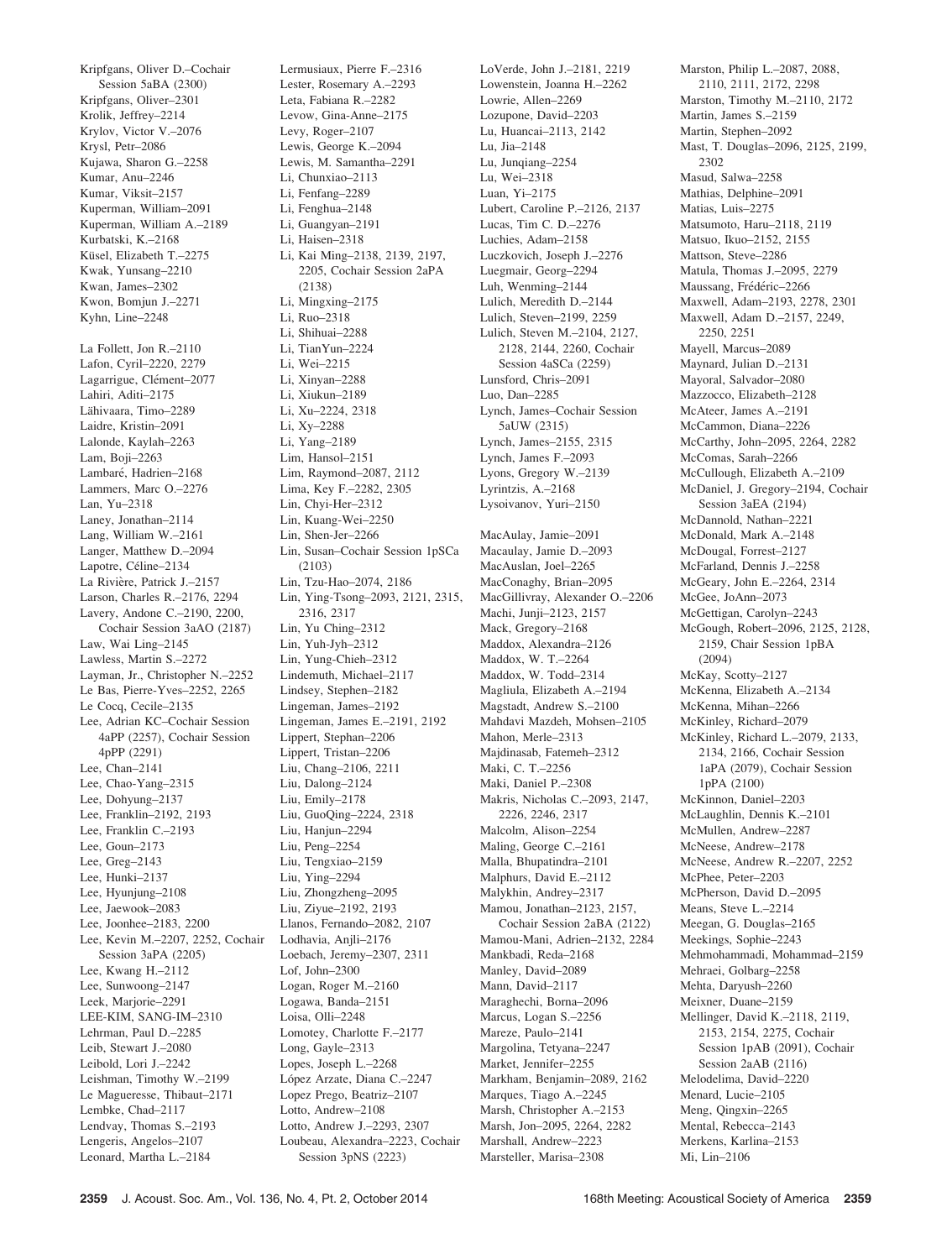Michalopoulou, Zoi-Heleni–2085 Mielke, Jeff–2104 Mikhalvesky, Peter–2148 Mikhaylova, Daria A.–2180 Mikkelsen, Lonnie–2248 Miksis-Olds, Jennifer L.–2186 Miller, Amanda L.–2103 Miller, Douglas–2301 Miller, Douglas L.–2158 Miller, Greg–2114 Miller, Gregory A.–2244, 2274 Miller, James D.–2212, 2308, 2311 Miller, James G.–2122 Miller, James H.–2156, 2178, 2190, 2197, 2206 Miller, Rita J.–2125 Miller, Taylor L.–2176 Mirabito, Chris–2316 Mishima, Yuka–2074 Mitra, Vikramjit–2082 Mitran, Sorin M.–2191, 2192 Miyamoto, Yoshinori–2074 Miyashita, Takuya–2303 Mizoguchi, Ai–2103 Mizumachi, Mitsunori–2314 Moeller, Niklas–2183 Molinari, Michael–2281 Molis, Michelle R.–2311 Mollashahi, Maryam–2312 Monson, Brian B.–2272, 2307 Moon, Wonkyu–2253 Mooney, T. A.–2153 Moorcroft, Elizabeth–2276 Moore, David–2305 Moore, David R.–2257 Moore, Keith A.–2203 Moore, Thomas R.–2132, 2284 Moquin, Philippe–2265 Mora, Pablo–2101 Moran, John–2091 Morasutti, Jon–2129 Morgan, Andrew–2090 Morgan, Mallory–2243 Moriconi, Stefano–2313 Morisaka, Tadamichi–2074 Morlet, Thierry–2306 Moron, Juliana R.–2073 Morrill, Tuuli–2146, 2176 Morris, Philip–2101 Morris, Richard J.–2293, Chair Session 4pSC (2293) Morrison, Andrew C.–2170 Morrison, Andrew C. H.–Chair Session 4pMU (2283) Morrison, Andrew C. H.–Cochair Session 5aED (2303) Morshed, Mir Md M.–2136 Moss, Cynthia F.–2185, Chair Session 2pAB (2152) Moss, Geoffrey R.–2131 Mott, Brian–2280 Mousel, John–2224 Moyal, Olivier–2253 Muehleisen, Ralph T.–2172 Muellner, Herbert–2218 Muenchow, Andreas–2317 Muenster, Malte–2164 Muhlestein, Michael B.–2098 Muir, Thomas G.–2178, 2252 Mukae, Junpei–2214 Müller, Rolf-2075

Mullins, Lindsay–2261 Munthuli, Adirek–2315 Munyazikwiye, Gerard–2127 Murakami, Takahiro–2214, 2215 Murata, Taichi–2134 Murphy, Stefan M.–2226 Murphy, William J.–2134, 2165, Cochair Session 2aNSa (2133), Cochair Session 2pNSa (2165) Murray, Alastair R.–2077 Murray, Nathan E.–2101, 2139, 2167 Murray, Patrick–2195 Murta, Bernardo H.–2097 Muzi, Lanfranco–2155 Myers, Kyle R.–2209 Myers, Rachel–2302 Nachtigall, Paul E.–2093

Naderyan, Vahid–2139 Nagao, Kyoko–2306 Naghshineh, Koorosh–2209 Nagle, Anna S.–2125 Nakamura, Aya–2167 Nam, Hosung–2082 Namjoshi, Jui–2176 Nandamudi, Srihimaja–2295 Narayanan, Shrikanth S.–2143 Nariyoshi, Pedro–2125 Nault, Isaac–2192 Neal, Matthew T.–2091 Nearey, Terrance M.–2081 Neel, Amy T.–2210, Cochair Session 3aSC (2210) Neely, Stephen T.–2211 Neilsen, Tracianne B.–2079, 2081, 2100, 2101, 2102, 2128, 2135, 2167, 2169, 2171, 2199, Cochair Session 2pNSb (2167) Nelson, Danielle V.–2074 Nennig, Benoit–2077 Netchitailo, Vladimir–2279 Neubauer, Juergen–2259 Newhall, Arthur–2315 Newhall, Arthur E.–2093 Nguon, Chrisna–2256, 2289 Nguyen, Man M.–2302 Nguyen, Vincent–2140 Nicholas, Michael–2252 Nicolaidis, Katerina–2107 Nielsen, Peter L.–2155 Nieukirk, Sharon L.–2154 Nightingale, Kathryn–2249 Nijhof, Marten J.–2111 Nishi, Kanae–2211 Nishimiya, Kojiro–2213 Nissen, Jene–2246 Nittrouer, Susan–2262 Noble, John M.–2139, 2169 Nohara, Timothy–2129 Norris, Andrew–2078 Norris, Andrew N.–2098 Norris, Thomas F.–2246 Northridge, Simon–2093 Nosal, Eva-Marie–2094 Nottoli, Chris S.–2142 Nozawa, Takeshi–2108 Nusbaum, Howard C.–2202, 2261 Nusierat, Ola–2252 Nystrand, Martin–2215

Oberai, Assad A.–2159 O'Boy, Daniel J.–2076 O'Brien, William–2123, 2219 O'Brien, William D.–2095, 2158 O'Brien Jr., William D.–2096 O'Connell, Victoria–2185 Odom, Jonathan–2214 Odom, Robert I.–2187, 2199 Oelschlaeger, Karl–2223 Oelze, Michael–2158, Chair Session 2pBA (2157), Cochair Session 2aBA (2122) Oelze, Michael L.–2123, 2125 Ogata, Kazuto–2314 Oh, Byung Kwan–2209 Oh, Seongmin–2274 Ohl, Claus-Dieter–2256, 2289 Ohl, Siew-Wan–2289 Ohm, Won-Suk–2137 Okerlund, David–2293 Okutsu, Kenji–2074 Oleson, Erin–2118, 2153, 2154 Oliphant, Michelle–2127 Olivier, Dazel–2077 Ollivier, Benjamin–2266 Ollivier, Sebastien–2289 Olney, Andrew–2215 Olson, Bruce C.–2090 O'Neal, Robert–2203 Onsuwan, Chutamanee–2315 O'Reilly, Meaghan A.–2300 Oren, Liran–2126, 2144 Orr, Marshall H.–2121 Osman, E.–2168 Ostarek, Markus–2243 Ostashev, Vladimir E.–2138, 2139 Ostendorf, Mari–2175 Ostrovskii, Igor–2252 Ostrovskiy, Dmitriy B.–2180 Oswald, Julie N.–2154 Ota, Anri–2215 Otero, Sebastian–2150 ounadjela, abderrhamane–2253 Ouyang, Huajiang–2224, 2318 Ow, Dave–2289 Owen, Kylie–2185 Owens, Gabe E.–2301 Ozmeral, Erol J.–2291 Pace, Mike–2266 Pack, Adam A.–2154 Page, Juliet A.–2079 Paillasseur, Sébasien–2171 Pajak, Bozena–2107 Pallayil, Venugopalan–2268 Palmer, William K.–2204 Palumbo, Daniel L.–2285 Papamoschou, Dimitri–2080 Papesh, Melissa–2291 Parizet, Etienne–2309 Park, Hanyong–2174 Park, Hyo Seon–2209 Park, Junhong–2209, 2210 Park, Taeyoung–2137 Parks, Susan E.–2185 Partan, Jim–2153 Partanen, Ari–2249, 2278 Pate, Michael B.–2281 Patel, Sona–2176 Patterson, Brandon–2158

Paul, Adam L.–2219

Paul, Stephan–2097, 2253, 2282, 2304, 2305 Paustian, Iris–2268 Pavese, Lorenzo–2294 Pawliczka, Iwona–2248 Payton, Karen–2189, 2265 Pearson, Heidi–2185 Pearson, Michael F-2169 Pecknold, Sean–2226, 2297, 2298 Peddinti, Vijay Kumar–2164 Pedro, Rebecca–2128 Pedrycz, Adam–2213 Pellegrino, Paul M.–2256 Peng, Tao–2095 Peng, Yuan–2205 Peng, Zhao–2126, 2200, 2274, Cochair Session 3aID (2197) Penny, Christopher W.–2285 Penrod, Clark S.–2188 Perez, Camilo–2095, 2279 Pestorius, Frederick M.–2188 Petchpong, Patchariya–2094 Petillo, Stephanie–2110 Pettersen, Michael S.–2129 Pettinato, Michèle-2262 Pettit, Chris L.–2138 Pettyjohn, Steve–2182, 2208 Pfeiffer, Scott–2114, 2244 Pfeiffer, Scott D.–2089, 2244 Pfeifle, Florian–2132, 2164 Philipp, Norman H.–Chair Session 3pAA (2218) Phillips, James E.–2208 Piao, Shengchun–2265 Piccinini, Page–2107 Pichora-Fuller, Margaret K.–2292 Pierce, Allan D.–2179 Pineda, Nick–2268 Pinson, Samuel–2121, 2268, 2296 Pinton, Gianmarco–2279 Piovesan, Tenile–2305 Piperkova, Rossitza–2202 Pisoni, David B.–2314 Plath, Niko–2132 Plotkin, Kenneth–2286 Plotkowski, Andrea R.–2310 Plotnick, Daniel–2087, 2172 Plotnick, Daniel S.–2088, 2110, 2111 Plsek, Thomas J.–2115 Pol, Graland-Mongrain–2279 Poncot, Remi–2135 Ponte, Aurelien–2316 Pope, Hsin-Ping C.–2101 Popper, Arthur N.–2205 Porta-Gándara, Miguel A.-2118 Porter, Thomas R.–2300 Possing, Miles–2215 Potty, Gopu–2178 Potty, Gopu R.–2156, 2190, 2197, 2206 Powell, Larkin A.–2073 Powers, Jeffry–2300 Powers, Russell–2101 Pozzer, Talita–2253 Prakash, Arun–2141 Prater, James L.–2112 Preisig, James C.–2266 Preminger, Jill E.–2198, 2308 Preston, John R.–2225, 2297

Price, John C.–2203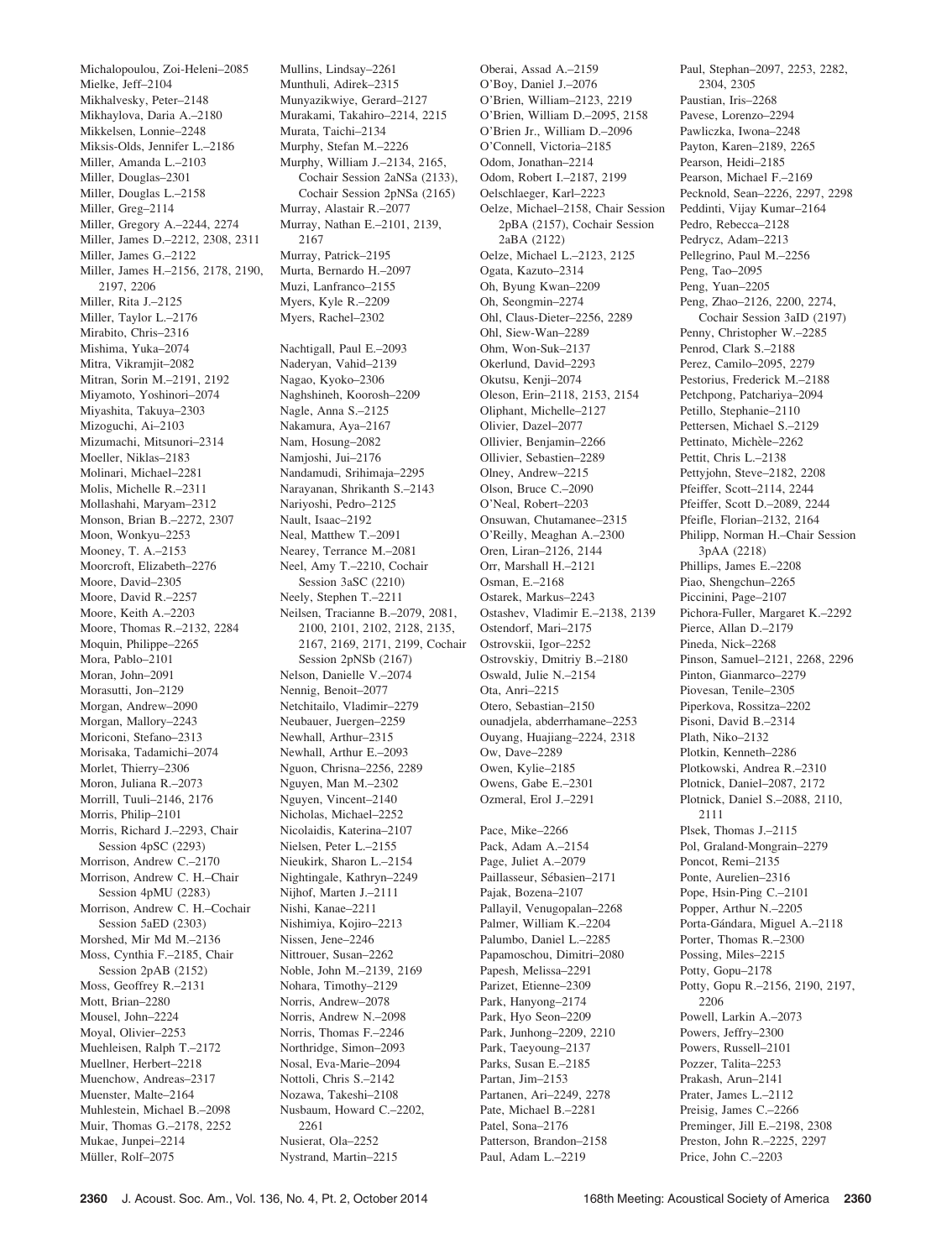Pritz, Tamas–2256 Probert Smith, Penny–2302

Qiang, Bo–2124 Qiao, Shan–2281 Qiao, Wenxiao–2254 Qin, Jixing–2156 Qin, Zhen–2107 Quick, Nicola J.–2247 Quijano, Jorge E.–2147, Chair Session 2aUW (2147)

Radhakrishnan, Kirthi–2199, 2303 Rafferty, Tom–2151 Raghukumar, Kaustubha–2155 Raghunathan, Shreyas B.–2097 Rakerd, Brad–2309 Raman, Ganesh–2172 Ramanarayanan, Vikram–2143 Ramdas, Kumaresan–2164 Ranft, Richard–2182 Rankin, Shannon–2117, 2245 Rankinen, Wil A.–2082 Rao, Marepalli B.–2125 Rasmussen, Per–2080, 2102 Raspet, Richard–2139 Rathsam, Jonathan–2224, Cochair Session 3pNS (2223) Ratilal, Purnima–2093, 2147, 2226, 2246, 2298, 2317 Rawlings, Samantha–2181 Read, Andrew J.–2277 Reba, Ramons A.–2080 Redford, Melissa A.–2263 Reed, Heather–2195 Reeder, Ben–2316 Reeder, D. Benjamin–2120 Reeder, Davis B.–2178 Reese, Marc C.–2281 Reetz, Henning–2175 Reetzke, Rachel–2263 Reganti, Namratha–2159 Regier, Kirsten T.–2082 Reichman, Brent–2079 Reichman, Brent O.–2102, 2169 Reidy, Patrick–2262 Reiter, Sebastian–2202 Remillieux, Marcel C.–2252, 2265 Ren, Gang–2202 Ren, Xiaoping–2125 Rennies, Jan–2273 Reuter, Eric L.–2271 Riahi, Nima–2304 Rich, Kyle T.–2302 Richards, Angela–2243 Richards, Roger T.–Chair Session 4pEA (2281) Richie, Carolyn–2212 Riddle, Jason–2276 Rideout, Brendan P.–2094 Riegel, Kimberly A.–2243 Rietdijk, Frederik–2286 Rimington, Dennis–2277 Riquimaroux, Hiroshi–2152 Rivens, Ian–2250, 2301 Rivera-Campos, Ahmed–2105 Rivers, Julie–2246 Rizzi, Stephen A.–2285, 2286, 2287, Cochair Session 4pNS (2285) Roberts, Bethany L.–2277 Roberts, Joshua J.–2129

Roberts, Philip J.–2175 Roberts, William W.–2193, 2251, 2280 Robinette, Martin–2166 Robinson, Stephen P.–2216, 2217 Roch, Marie A.–2073, 2153 Rodriguez, Christopher F.–2285 Rodriguez, Peter–2256 Rogers, Catherine L.–2198, 2211, 2273, Cochair Session 3aSC (2210) Rogers, Chris B.–2285 Rogers, Jeffrey S.–2214 Rogers, Lydia R.–2210 Rogers, Peter H.–2159 Rohrbach, Daniel–2123, 2157 Romero-Vivas, Eduardo–2118 Rone, Brenda K -2246 Ronsse, Lauren M.–2129 Rosado-Mendez, Ivan–2122 Rosado-Mendez, Ivan M.–2124 Rosado Rogers, Lydia–2211 Rosen, Stuart–2243 Rosenberg, Carl–2162, Cochair Session 2pID (2161) Rosenfield, Jonathan R.–2157 Ross, Susan–2192 Rossing, Thomas D.–2170 Rossi-Santos, Marcos–2073 Roth, Ethan–2118 Rourke, Christopher S.–2174 Rouse, Jerry W.–2223 Rowan-West, Carol–2203 Rowcliffe, Marcus J.–2276 Rowland, Elizabeth–2275 Roy, Kenneth–2181 Roy, Kenneth P.–Chair Session 3aAA (2181) Rudisill, Chase J.–2128 Ruf, Joseph–2168 Ruf, Joseph H.–2167 Ruhnau, Marcel–2206 Rupp, Martin–2202 Ruscher, Christopher J.–2100 Russell, Daniel A.–2197, 2200 Ryerson, Erik J.–2151 Sabra, Karim G.–2111, 2149, 2190 Sacks, Jonah–2089 Sadeghi-Naini, Ali–2123 Sadykova, Dina–2247 Saegusa-Beecroft, Emi–2123, 2157 Sagers, Jason D.–2178, 2317 Sahu, Saurabh–2312 Sakaguchi, Aiko–2074 Sakamoto, Nicholas–2141 Sakata, Yoshino–2213 Sakiyama, Naoki–2255 Salter, Ethan–2181 Salton, Alexandira R.–2169 Salton, Alexandria R.–2079, 2167 Saltzman, Elliot–2082

Sapozhnikov, Oleg A.–2191, 2193, 2249, 2250 Sapoznikov, Oleg–2251 Sarkar, Jit–2091, 2185 Sarkissian, Angie–2086, 2112, 2194 Satter, Michael J.–2117 Scanlon, Michael V.–2252 Scanlon, Patricia–2182 Scarborough, Rebecca–2083 Scarbrough, Paul–2115, 2151 Schade, George–2278 Schade, George R.–2249, 2251, 2278 Scharenbroch, Gina–2311 Scherer, Ronald–2296 Scherer, Ronald C.–2295, 2296 Schertz, Jessamyn L.–2108 Schlinker, Robert H.–2080 Schmid, Charles E.–2161 Schmidt, Anna M.–2146 Schmidt, Henrik–2110 Schnitzler, Hans-Ulrich–2091 Schomer, Paul D.–2204, Cochair Session 3aNS (2203) Schrader, Matthew K.–2128 Schreiber, Nolan–2143 Schulte-Fortkamp, Brigitte–2204 Schutz, Michael–2307 Schwan, Logan–2098 Scott, E. K. Ellington–2202 Scott, Michael P.–2306 Scott, Sophie K.–2243 Scott-Hayward, Lindesay A.–2247 Segala, David–2195 Seger, Kerri–2247 Seibert, Anna-Maria–2091 Selep, Andrew–2158 Seo, Seonghoon–2141 Seong, Woojae–2180 Sepulveda, Frank–2305 Sereno, Joan–2177 Setter, Jane–2312 Shade, Neil T.–2115 Shafer, Benjamin–Chair Session 3aSAb (2208) Shafer, Benjamin M.–Chair Session 3aSAa (2207) Shah, Apurva–2302 Shannon, Dan–2080 Sharma, Ariana–2243 Shattuck-Hufnagel, Stefanie–2174, 2260 Shekhar, Himanshu–2199, 2302 Shen, Jing–2314 Shen, Junyuan–2215 Sheng, Li–2263 Sheng, Xueli–2148 Shepherd, Micah R.–2142, 2284 Sherren, Richard S.–2209 Sheth, Raj C.–2306 Shi, Lu-Feng–2173 Shi, William T.–2300 Shih, Chilin–2145 Shin, Ho-Chul–2078 Shin, Kumjae–2253 Shinn-Cunningham, Barbara–2258, 2271 Shiu, Yu–2275 Shofner, William–2199, 2308 Shrivastav, Rahul–2293, 2295

Sapozhnikov, Oleg–2193, 2301

Shrotriya, Pranav–2279 Siderius, Martin–2155, 2189 Sieck, Caleb F.–2099 Siegmann, William L.–2179, 2190 Signorello, Rosario–2295 Sikarwar, Nidhi–2101 Silbert, Noah H.–Chair Session 5aPPa (2306) Silbert, Noah H.–2174, 2307 Siliceo, Oscar E.–2268 Sillings, Roy–2212 Simmen, Jeffrey A.–2187 Simmons, James A.–2154, 2272, Chair Session 1aAB (2073) Simon, Julianna–2301 Simon, Julianna C.–2249 Simonis, Anne–2153 Simons, Theodore–2276 Simpson, Brian D.–2166 Simpson, Harry–2112 Simpson, Harry J.–2111, 2112 Sirovic, Ana–2148, Cochair Session 3aAB (2184) Sivaraman, Ganesh–2082 Sivriver, Alina–2279 Skordilis, Zisis Iason–2143 Skowronski, Mark D.–2293 Slaton, William–2127, 2160, 2288, Cochair Session 4aPAb (2256), Cochair Session 4pPA (2288) Smaragdakis, Costas–2120 Smiljanic, Rajka–2109, 2241 Smirnov, Dmitry–2078 Smith, Adam B.–2093 Smith, Anthony R.–2087, 2088 Smith, Chad–2268, 2269 Smith, Cory J.–2208 Smith, Eric–2178 Smith, Jennifer A.–2073 Smith, John D.–2077 Smith, Nathan D.–2128 Smith, Sherri L.–2292 Smith, Silas–2145 Smith, Valerie–2181 Snell, Colton D<sub>-2091</sub> Soles, Lindsey–2307 Sommerfeldt, Scott D.–2199 Sommers, Mitchell–2259, Cochair Session 4aSCa (2259) Son, Su-Uk–2298 Song, Aijun–2148 Song, H. C.–2148 Song, Hee-Chun–2148 Song, Heechun–2180 Song, Zhongchang–2075 Sorensen, Mathew–2192 Sorensen, Mathew D.–2192, 2193 Sorenson, Matthew–2193 Souchon, Remi–2279 Soule, Dax C.–2092 Sounas, Dimitrios–2099, 2281 Southall, Brandon L.–2247 Souza, Pamela–2314 Sparrow, Victor–2188, 2197 Sparrow, Victor W.–2200 Speights, Marisha–2082 Spincemaille, Pascal–2144 Spivack, Arthur J.–2156 Sponheim, Nils–2097 Sprague, Mark W.–2276

Sambles, Roy–2077 Sammelmann, Gary S.–2112 Samson, David J.–2150 Sanchez-Dehesa, Jose–2076 Sandhu, Jaswinder S.–2157 Sanghvi, Narendra T.–2220, Cochair Session 3pBA (2219) Sankin, Georgy–2191, 2192 Sannachi, Lakshmanan–2123

Srinivasan, Nirmal–2311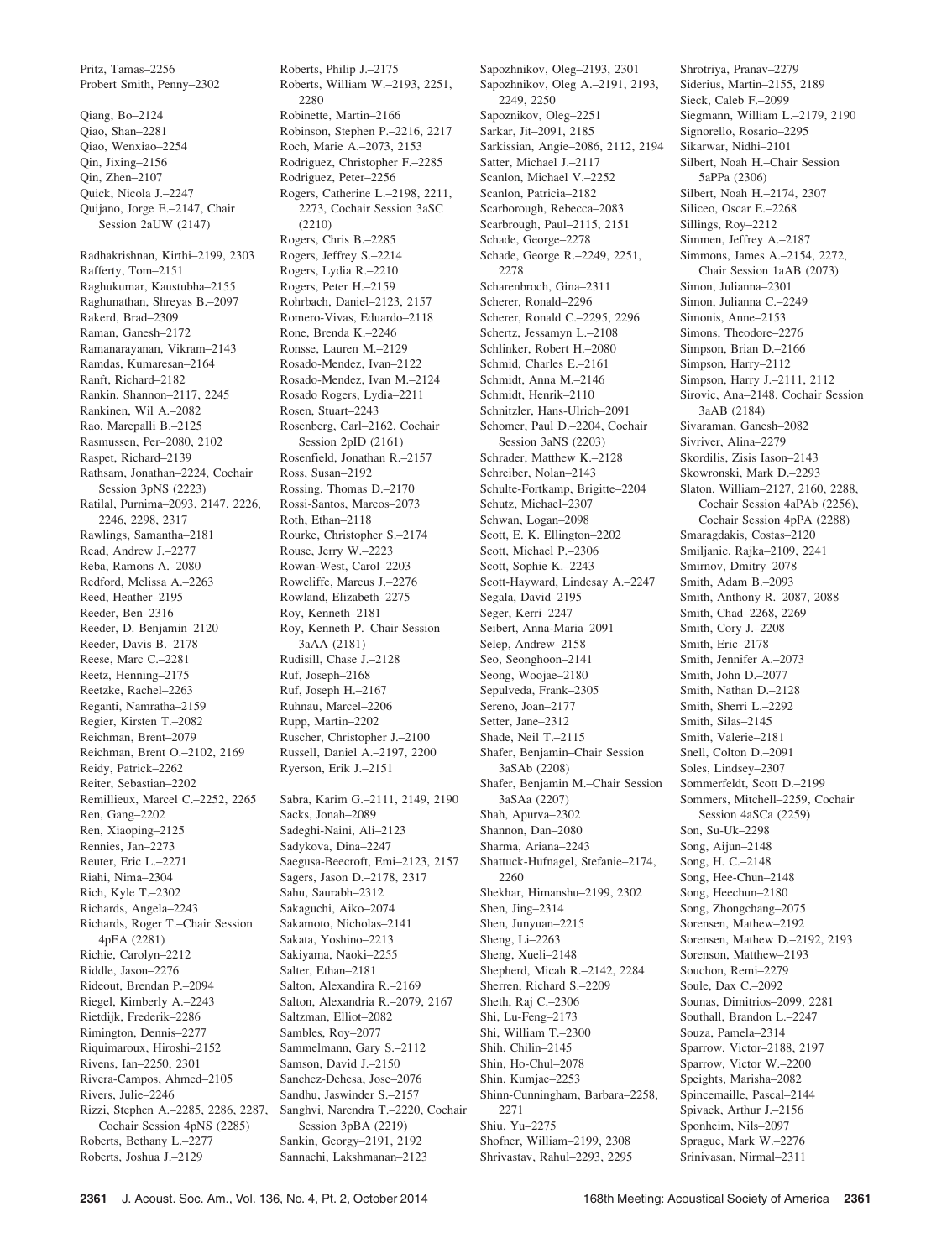Srinivasan, Nirmal K.–2242 Srinivasan, Nirmal Kumar–2242 Stansell, Megan–2242 Stanton, Timothy K.–2187, 2222 Stauffer, Stauffer A.–2186 Stecker, G. Christopher–2198, 2308 Steininger, Gavin–2085, 2269, 2298 Sterling, John–2194 Stewart, Kenneth–2128 Stiles, Timothy–2158 Stilp, Christian–2308, 2310, 2311 Stilp, Christian E.–2198 Stilz, Peter–2091 Stimpert, Alison K.–2247 Stockman, Ida–2312 Stojanovik, Vesna–2312 Stokes, Michael A.–2083, 2314 Story, Brad H.–2272, 2293, 2307 Stott, Alex–2129 Stotts, Steven A.–2297 Stout, Trevor A.–2081, 2100 Straley, Janice–2091, 2185 Stratton, Kelly–2094 Strickland, Elizabeth A.–2306 Strong, John–2244 Strong, William J.–2199 Sturm, Frédéric-2119, 2121 Styler, Will–2083 Subramanian, Swetha–2125 Sucunza, Federico–2277 Sugiyama, Hitoshi–2213 Sü Gül, Zühre-2219 Suits, Joelle I.–2166 Sullivan, Edmund–2213 Summers, Jason E.–2214 Sun, Lin–2318 Sung, Min–2253 Surve, Ratnaprabha F.–2285 Suzuki, Ryota–2074 Svegaard, Signe–2248 Swaim, Zach–2277 Swalwell, Jarred–2095 Swearingen, Michelle E.–2139 Sweeney, James F.–2281 Swift, Hales S.–2081 Szabo, Andrew R.–2153 Szabo, Thomas L.–2249, 2254 Szymczak, William G.–2086 Tabata, Kyohei–2215 Tabatabai, Ameen–2157 Tadayyon, Hadi–2123 Taft, Benjamin N.–2152 Taggart, Rebecca–2094 Taguchi, Kei–2303 Taherzadeh, Shahram–2078, Cochair Session 2aPA (2138) Tajima, Keiichi–2146 Takada, Mieko–2174 Takeyama, Yousuke–2168 Talbert, Coretta M.–2127 Talesnick, Lily–2313

Tamaddoni, Hedieh–2301 Tamaddoni, Hedieh A.–2302 Tanaka, Ryo–2215 Tandiono, Tandiono–2289 Tang, Dajun–2225, 2226, 2267, Chair Session 3pUW (2225)

Tang, Sai Chun–2160 Tanizawa, Yumi–2167 Tanji, Hiroki–2215

Tao, Sha–2106 Taroudakis, Michael–2120 Tarr, Eric–2262 Tatara, Eric–2172 Tavakkoli, Jahan–2096 Tavossi, Hasson M.–2208 Taylor, Chris–2117 Tebout, Michelle–2128 Teilmann, Jonas–2248 Tennakoon, Sumudu P.–2290 Tenney, Stephen M.–2169 ter Haar, Gail–2220, 2250, 2301 ter Hofstede, Hannah M.–2185 Tewari, Muneesh–2278 Thaden, Joseph J.–2102 Thangawng, Abel L.–2252 Theis, Melissa A -2133 Theis, Mellisa A.–2134 Themann, Christa L.–2134 Theobald, Pete D.–2216, 2217 Thiel, Jeff–2192 Thode, Aaron–2091, 2185, 2216 Thode, Aaron M.–2247 Thomas, Derek C.–2081 Thomas, Jean-Hugh–2171 Thomas, Len–2245, 2247, 2248, 2275 Thompson, Charles–2140, 2256, 2289 Thompson, Eric R.–2166 Thompson, Stephen C.–2131, 2252 Thorsos, Eric I.–2297 Tiberi Ljungqvist, Cinthia–2248 Tilsen, Sam–2144, 2176, Chair Session 2aSC (2143) Timmerman, Nancy S.–Cochair Session 3aNS (2203) Tinney, Charles E.–2101, 2167, 2168 Titovich, Alexey–2078 Titovich, Alexey S.–2098 Titze, Ingo R.–2163, 2259 Tognola, Gabriella–2313 Tohid, Usama–2305 Tokudome, Shinichiro–2137 Tollefsen, Cristina–2298 Tolstoy, Maya–2092 Tong, Bao N.–2138 Too, Gee-Pinn J.–2266 Tougaard, Jakob–2248 Tournat, Vincent–2077 Towne, Aaron–2080, 2081 Tracy, Erik C.–2173 Tran, Duong D.–2093 Tran, Trang–2175 Tregenza, Nick–2248 Trevino, Andrea C.–2211 Treweek, Benjamin C.–2158 Trickey, Jennifer S.–2073 Trone, Marie–2217 Troyes, Julien–2168 Tsutsumi, Seiji–2137, Cochair Session 2aNSb (2135) Tsysar, Sergey A.–2191, 2250 Tu, Juan–2095 Tune, Johnathan–2192 Tuomainen, Outi–2262 Turgeon, Christine–2105 Turgut, Altan–2121, 2122 Turnbull, Rory–2172, 2313 Turner, Cathleen–2156

Tantibundhit, Charturong–2315

Tyack, Tyack L.–2247 Tyson, Cassandra–2300 Tyson, Thomas–2089 Ueberfuhr, Margarete A.–2306 Ui, Kyoichi–2137 Ulrich, Timothy J.–2252, 2265 Umemura, Shin-ichiro–2303 Umnova, Olga–2077, 2078, 2098, Cochair Session 1aNS (2076), Cochair Session 1pNS (2098) Urbán, Jorge-2247 Urban, Jocelyn–2281 Urban, Matthew–2159 Urban, Matthew W.–2124 Valero, Henri Pierre–2253 Valero, Henri-Pierre–2213 Vali, Mansour–2312 Van Engen, Kristin–2241 Van Hedger, Stephen C.–2202 Vannier, Michaël-2309 Van Parijs, Sofie–2277 Van Stan, Jarrad H.–2260 Van Uffelen, Lora J.–2118 van Vossen, Robbert–2297 Vasilyeva, Lena–2173 Vatikiotis-Bateson, Eric–2105, 2310 Vavrikova, Marlen–2202 Vecherin, Sergey N.–2138 Venalainen, Kevin–2265 Vergez, Christophe–2283 Verlinden, Chris–2091 Verweij, Martin D.–2097 Vick, Jennell–2143 Vigeant, Michelle C.–2091, 2272, 2304 Vigmostad, Sarah–2224 Vignola, Joseph–2209 Vignola, Joseph F.–2186, 2194 Vignon, Francois–2300 Villa Médina, Franciso-2118 Villanueva, Flordeliza S.–2302 Villermaux, E.–2207 Visser, Fleur–2247 Vitorino, Clebe T.–2305 Vlaisavljevich, Eli–2250 Vogel, Irene–2176 Voix, Jeremie–2134, 2135 Volk, Roger–2112 Volk, Roger R.–2111 von Benda-Beckmann, Alexander M.–2247 Von Borstel-Luna, Fernando D.– 2118 von Estorff, Otto–2206 Vuillot, François-2168 Wada, Kei–2137 Wage, Kathleen E.–2147 Wahlberg, Magnus–2091 Walden, David–2162 Walker, Bruce E.–2204 Wall, Alan T.–Chair Session 5aNS (2304) Wall, Alan T.–2079, 2100, 2102, 2171, Cochair Session 1aPA (2079), Cochair Session 1pPA (2100)

Turo, Diego–2209 Tuttle, Brian C.–2287 Wall, Carrie–2117 Waller, Steven J.–2116, 2270 Wallin, Brenton–2129, 2197 Walsh, Edward J.–2073 Walsh, Timothy–2141 Walton, Joseph P.–2258 Wan, Lin–2317 Wang, Chau-Chang–2179 Wang, Chenghui–2095 Wang, Chunhui–2148 Wang, Delin–2093, 2246, 2298 Wang, Ding–2075 Wang, Jingyan–2148 Wang, Kon-Well–2196 Wang, Lily–2126 Wang, Lily M.–2126, 2183, 2200, 2274, Cochair Session 4aAAa (2241), Cochair Session 4pAAb (2273) Wang, Qi–2159 Wang, Ruijia–2254 Wang, Wenjing–2106 Wang, Xiuming–2254, 2255 Wang, Yak-Nam–2157, 2249, 2251, 2278, 2279 Wang, Yang–2125 Wang, Yen-Chih–2084 Wang, Yi–2144 Wang, Yijie–2133 Wang, Yiming–2139 Wang, Yue–2106 Wang, Zhitao–2075 Ward, Gareth P.–2077 Ward, Michael P.–2276 Warnecke, Michaela–2185 Warnez, Matthew–2280 Warren, Joseph–2185 Warzybok, Anna–2273 Washington, Jonathan N.–2105 Waters, Zachary J.–2112 Waters, Zack–2112 Waters, Zackary J.–2111 Watson, Charles S.–2212, 2308 Webster, Jeremy–2139 Wei, Chong–2075 Weinrich, Till–2164 Weirathmueller, Michelle–2092 Welton, Patrick J.–2179 Wennerberg, Daniel–2248 Werker, Janet F.–2263 Werner, Lynne–2309 Wessells, Hunter–2192 West, James E.–2130 Whalen, Cara–2073 Whalen, Douglas H.–2103 White, Charles E.–2178, 2197 White, Ean–2271 White, Robert D.–2127, 2285 Whiting, Jonathon–2270 Wickline, Samuel–2095, 2264, 2282 Wiggins, Sean M.–2073, 2092, 2118, 2148, 2153 Wilcock, Tom–2090 Wilcock, William S. D.–2092 Wilcock, William SD–2092 Wild, Lauren–2185 Williams, James C.–2191 Williams, Kevin–2111, 2268 Williams, Kevin L.–2087, 2110, 2111, 2225, Chair Session